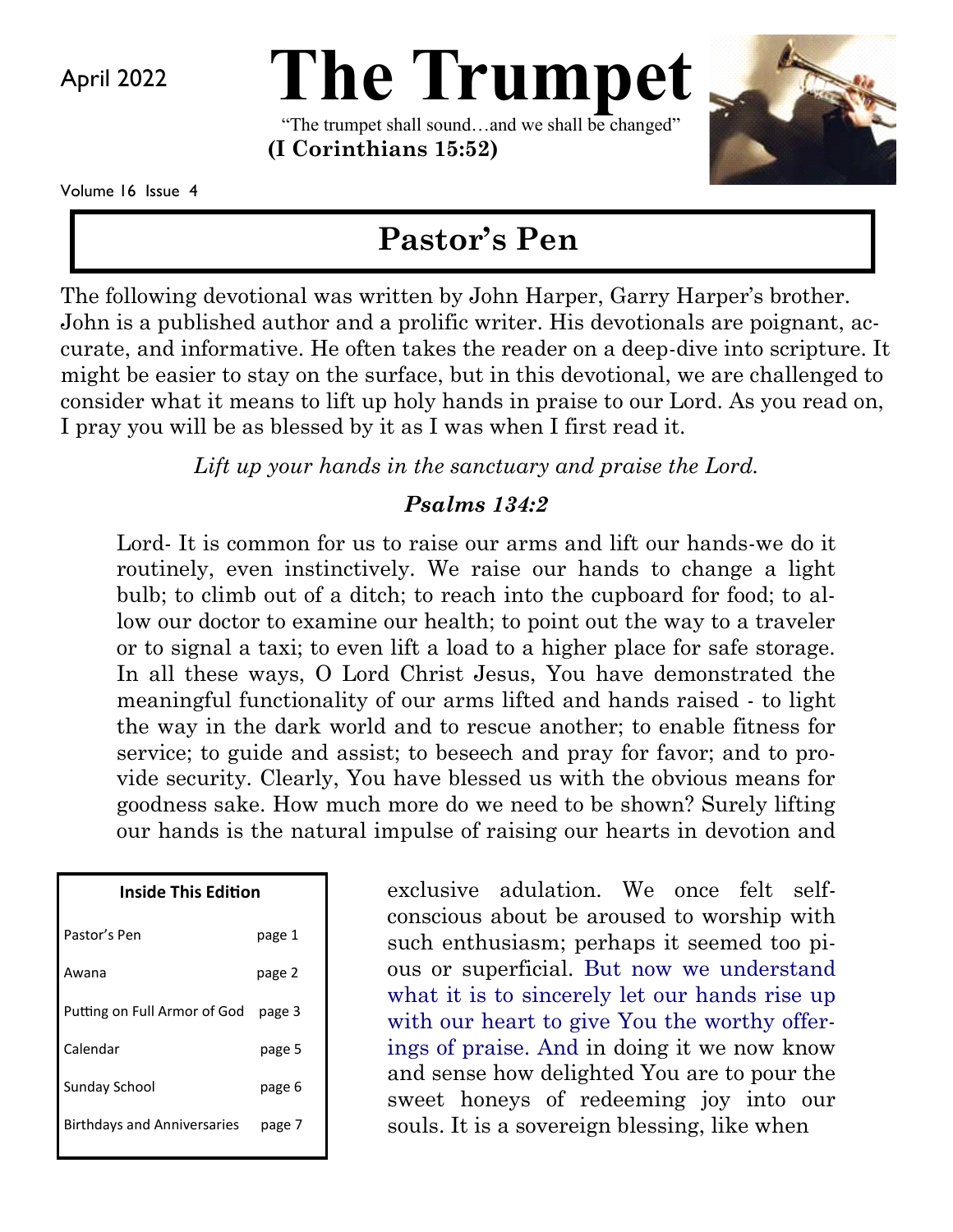You lifted up Your hands and blessed all those gathered as You ascended into the Father's presence. We pray now, in this hour, that each time we rise in devotion, we also raise our hands- receptively, honorably and boldly - all in the spirit of our great gratitude for Your many graces. Amen.

There is nothing for me to add. So, allow me to restate, "But now we understand what it is to sincerely let our hands rise up with our heart to give You the worthy offerings of praise". Praise be to God, great things he has done.

In Christian Love,

Pastor Jim Gregory



Awana is our mid-week ministry for ages 2 years old – 12th grade. Our goal at Awana is that every child will come to know, love and serve Christ.

We accomplish this by teaching Bible lessons, having

the clubbers memorize Scripture and having fun! We have been running in person all year and are looking forward to finishing the year strong.

We currently average 35 clubbers per night and would love to have even more! If you have any questions, please call the Awana Commander; Nicole Clark; at 208-587-9482.



## **Operation Christmas Child**

Operation Christmas Child is a ministry formed by Franklin Graham that takes Christmas gifts and the Gospel to underprivileged children all over the world. We are collecting items to fill shoeboxes in November. Each month we will highlight a different item to bring in. But, please remember we will take all types of donations at any time! For April please bring in small toys.

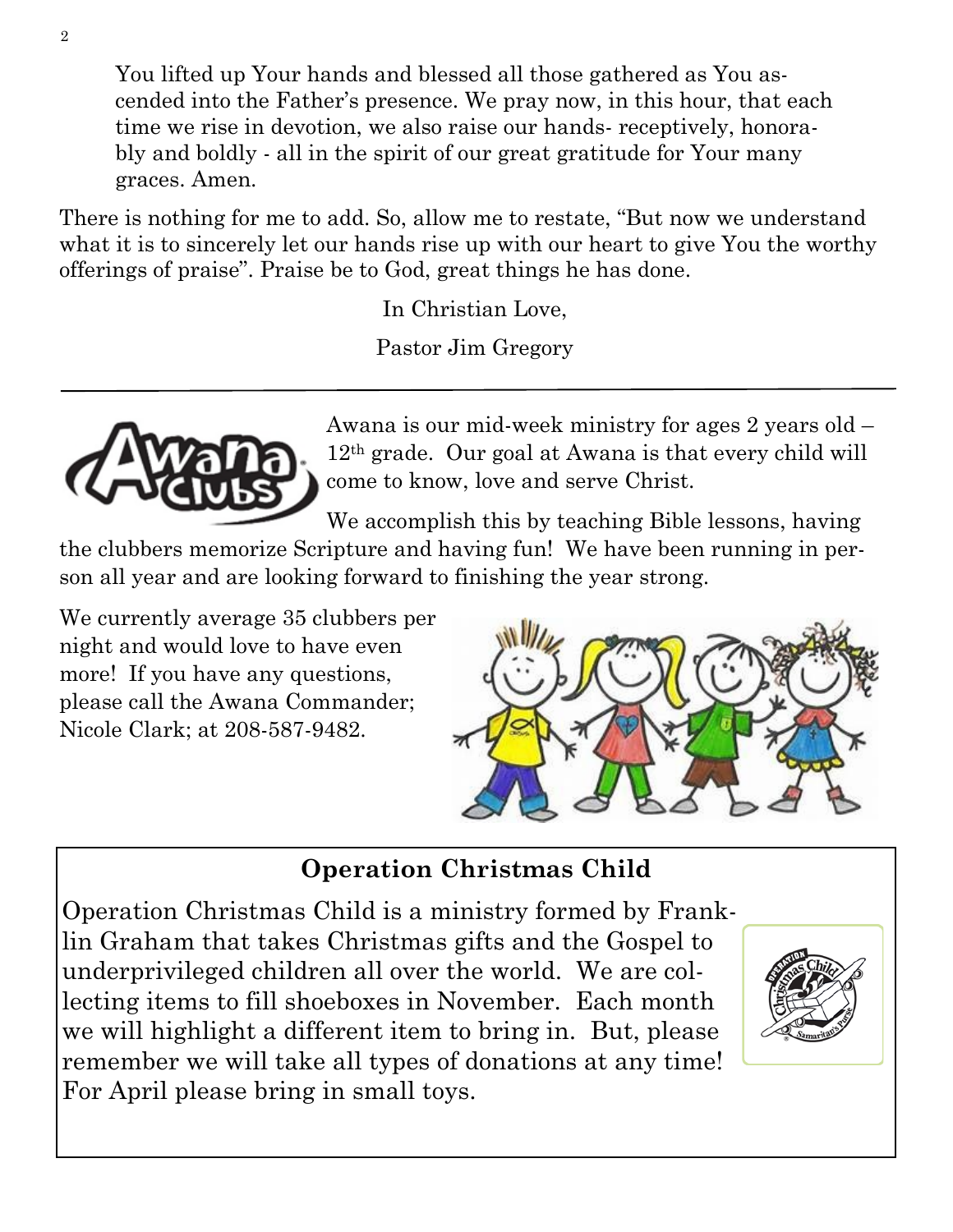### **Putting on the Full Armor of God Apologetics - From Bob Neubauer**

## **Lessons From The Resurrection**

There are a number of things to be learned from the resurrection of our Lord. The first and most important is of course that our salvation was obtained when Jesus rose from the dead. His sinless life though critical would not have been enough to redeem us. All the humiliation He experienced before the crucifixion was something He had to go through yet was insufficient for anyone to obtain eternal life. Even Christ's death on the cross, the imputation of our sin to Him and His righteousness to us was not all that was needed. The three days he spent in the tomb were also a vital part of what happened. But without the resurrection all of those things would not have saved even one person. As the apostle Paul said if Christ is not raised we are of all men the most to be pitied.

Next, the resurrection is proof that we too will be raised. That is why our Lord's resurrection is called "first fruits." I Cor. 15:20 *But now Christ has been raised from the dead, the first fruits of those who are asleep*. First fruits means there will be more to come. We can live our lives with confidence knowing that whatever happens we are assured that when we die our souls will go to heaven. We remember that the apostle Paul was torn between wanting to go and be with the Lord and staying here to meet the needs of the saints.

One of the many errors the Roman Catholic church makes is an over concentration on the incarnation. In a debate in 2005 Roman Catholic apologist William Rutland said, "The Roman Catholic Church is all about the incarnation." Many Protestants do not realize that we have inherited some of that emphasis - the result of which has us celebrating Christmas as a more important holiday than Easter. If you doubt that ask yourself for which holiday do we send the most cards and for which do we give presents? Some of our Christmas hymns see Christ's birth as the culmination of our salvation. "Joy to the world the Lord has come, Let earth receive her King." No one will receive Christ as King apart from the regenerating work of the Holy Spirit. The work of the Spirit plus the presentation of the Gospel are necessary for everyone's salvation. At His birth Jesus had not lived a sinless life and had not offered that life on the cross for the sins of His people. The hymn implies that unregenerate people should just welcome their Savior. Of course, we should as believers rejoice in our Lord's birth but we should not elevate His birth above His life, his death and His resurrection.

The verses that most emphasize the significance of the resurrection are found in I Corinthians 15. All preaching is in vain (as is our faith) if Christ has not been raised (verse 14). Since Jesus is the first fruits then if He has not been raised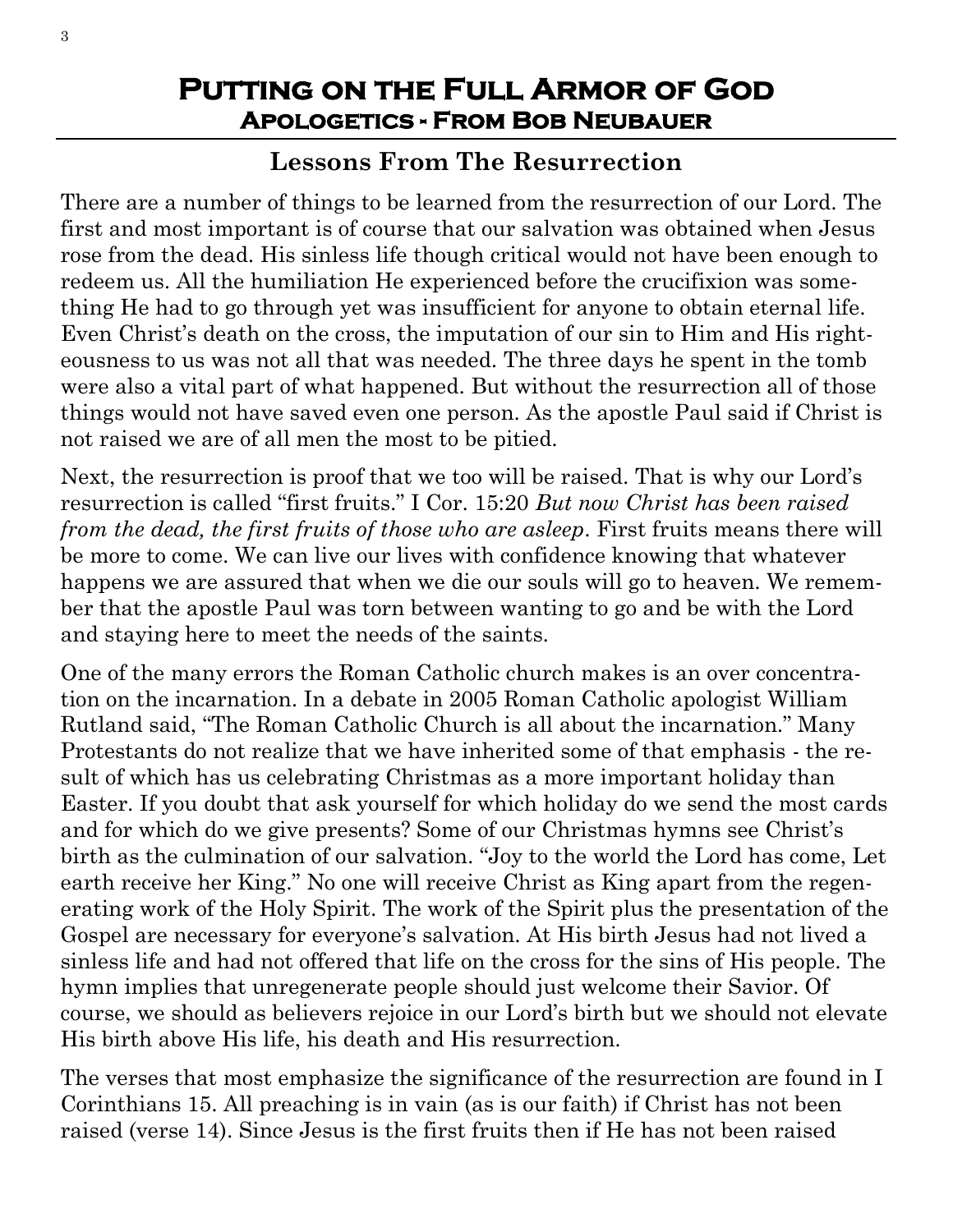there is no resurrection from the dead. Then all we would have to look forward to is our death. That is what today's secular culture teaches - that this life is all we have. Do whatever you want, live life to its fullest because when you die there is nothing. But since Jesus was raised then what we do matters greatly. As the late R. C. Sproul was famous for saying, "Right now counts forever."

Consider I Corinthians 15:21-22 *For since by a man came death, by a man also came the resurrection of the dead. For as in Adam all die, so also in Christ all will be made alive*. (Born again & regeneration are the other New Testament terms describing the same supernatural event that every believer has experienced). When Adam sinned he plunged the human race into to sin and death. And since it was by a man that death came then it must also be by a man that we are made alive. While the animal sacrifices of the Old Testament merely covered our sins what they did do was paint a picture of what Jesus would accomplish - remember that each animal had to be without spot or blemish. Jesus lived a sinless life so His offering on Calvary was without spot or blemish. Rom 6:5 tells us that Christ was raised and we will be also! *For if we have become united with Him in the likeness of His death, certainly we shall also be in the likeness of His resurrection*. Scripture gives us the order of our resurrection. I Cor.15:23 *But each in his own order: Christ the first fruits, after that those who are Christ's at His coming*. I Thess.16- 17 tells us that the dead in Christ will rise first and then the believers who are alive at Christs coming will follow.

Tangentially, we should mention that universalists will try to use verse 22 to prove that everyone will be saved. What the verse is actually teaching is that everyone who is in Adam will die (and that is all of us) while everyone who is in Christ (all believers) will be made alive. Of course this erroneous interpretation was disproved by our Lord when He told us that the road to destruction is broad and many go therein.

Throughout the New Testament when the gospel is presented we find that the resurrection is a vital part. I Cor. 15:3-4 *For I delivered to you as of first importance what I also received, that Christ died for our sins according to the Scriptures, and that He was buried, and that He was raised on the third day according to the Scriptures*. And Peter in the first New Testament sermon Acts 2:24 *But God raised Him up again, putting an end to the agony of death, since it was impossible for Him to be held in its power*. Again and again New Testament sermons include the resurrection. May all of us in a time when evil fills the news every day, when Christians are persecuted and killed, where the Christian faith is denigrated, where are beliefs are ridiculed and where Christ's name is blasphemed look the surety of our Lord's resurrection knowing that we too will be raised. Amen and Amen!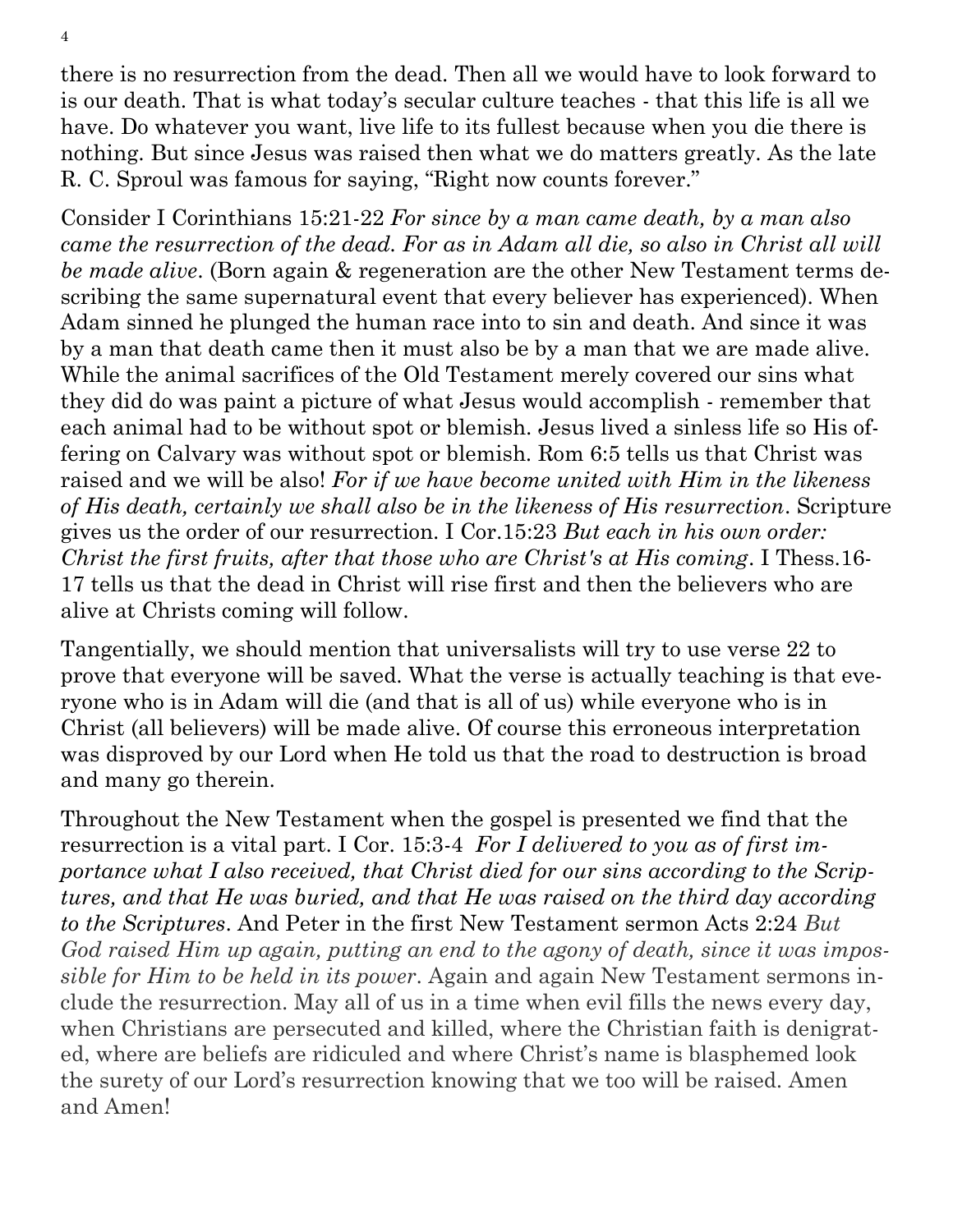## Ministry Opportunities at FSBC

| 3  | Potluck Fellowship (12:30 p.m.) |
|----|---------------------------------|
|    |                                 |
| 4  | Bible Recap Meeting (6:30 p.m.) |
| 10 | <b>Palm Sunday</b>              |
| 11 | Church Council (6:30 p.m.)      |
| 20 | Deacons' Meeting (7:00 p.m.)    |
| 17 | <b>Easter Sunday</b>            |
| 17 | Lord's Supper                   |
| 24 | Business Meeting (5:30 p.m.)    |
| 25 | Bible Recap Meeting (6:30 p.m.) |
|    | 4/29-5/1 Ladies Retreat         |

## **The Name of God**

The Hebrew language is a language without vowels. The most important four consonants in Hebrew are known as the tetragrammaton YHWH. There is agreement among scholars that the word with vowels is Yahweh, the name of the one true God. Yahweh is the personal name of God and is found in the Old Testament more than 6300 times. In most translations Yahweh is rendered in small caps as LORD. Many Christians are familiar with God's named but what most do not know is that Jah is a shorted form of the Lord's name, what can be thought of as His intimate personal name. Every time we sing Hallelujah we include that wonderous name in our praise.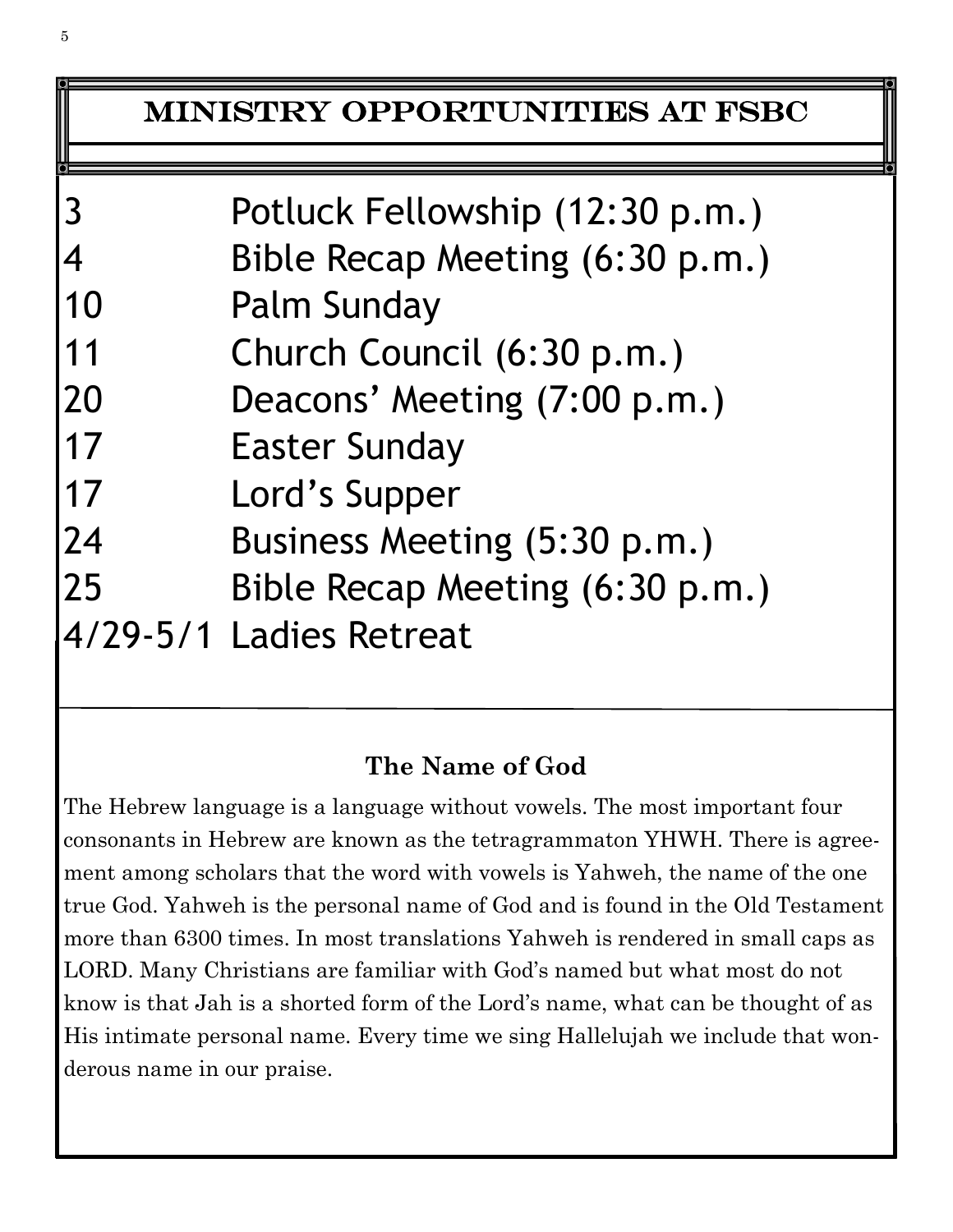## SUNDAY SCHOOL SNIPETS

I heard that a preacher of a very large church told his congregation that if anyone must choose between attending the worship service or Sunday school he would much rather they attend Sunday school.

So what are the benefits of Sunday School? Here are a few:

1. Sunday School provides a structure for teaching God's Word. A systematic teaching of the Scriptures – not just preaching (Acts 5:42) needs to occur through all age levels. Children, youth and adults need opportunities for discovery, review, and interaction as they study God's principles. Sunday school meets those needs! 2. Sunday School mobilizes and trains laity for leadership. It's difficult to say who benefits more, the teacher or the student. The teachers bible knowledge and care grows...his or her life is changed...a stretching occurs as leadership skills are developed. Students learn and are challenged, but how much more is that true in the life of the teacher.

3. The Sunday School is discipleship. Every shepherd/teacher must have a desire to see each student in his/her flock have a spiritual life change. Since discipleship is "*teaching to obey all I have commanded you*" (Matt. 28:20), it's not merely teaching facts, but teaching obedience. While there are many types of discipleship (one on one, small group, etc.) Sunday School is entry-level group discipleship.

4. Sunday School is organized to reach, teach and minister to people of all ages. People from all walks of life can attend along with their entire family. Church members, non-church members, Christians and non-Christians, no matter your circumstance in life, all are welcome to come and learn about our awesome God. Where the pastor may find it very difficult to know all the needs of the congregation, Sunday School teachers know when someone is absent or hurting and can express love and care personally as part of the ministering task of the Sunday School.

5. Sunday School is an outreach tool of the church. Sunday School is a ministry which totally supports the church mission, the church vision and the church priorities. What is the church mission? The mission of First Southern Baptist Church in Mountain Home, Idaho, is to love God, to love others, and to magnify the name of Jesus Christ. The vision of our church is to glorify our God and Savior, Jesus Christ, to edify believers, and to make true disciples throughout all the nations by means of missionary activity and support. Our church main priorities are: 1. Exalt our Savior – (worship God in spirit and truth). 2. Equip the Saints – (teach and preach God's Word without compromise). 3. Evangelize the Sinner – (show the way to eternal life through Jesus Christ).

So, I encourage all of you, who are not presently attending a Sunday school class to start attending. You will be blessed and you will also be a blessing to us as we study and learn together from God's Word Brother Patrick